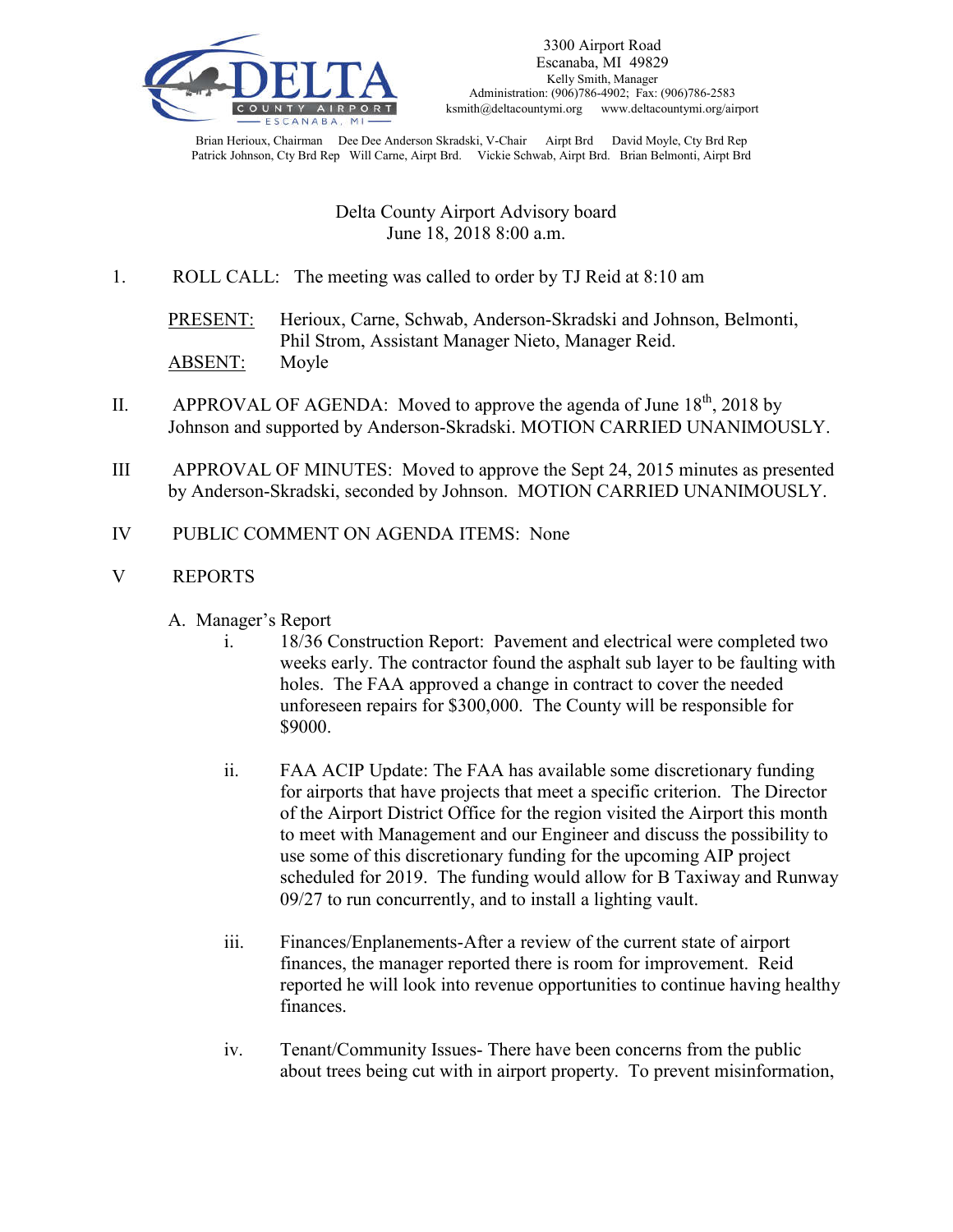the airport manager has provided relevant information to the county administrator and to the airport board.

v. Marketing: The airport administration has been working diligently to secure the Community Awareness Grant from the state of Michigan by providing needed paper work.

The airport bought an AED through the state of Michigan's Capital Improvement and Equipment Program.

- B. EDA/Chamber of Commerce
	- i. Schwab reported the Symetra Tour "Road to the LPGA" is being hosted by the Island Resort and Casino. The Delta County Chamber of Commerce will support this event by managing volunteers.
	- ii. The U.P. State Fair Authority announced it has received a one million dollar grant from the John and Melissa Besse Foundation. That money will be used to build a new commerce center building and parking area on the U.P. State Fairgrounds at the corner of Lincoln Road and 9th Avenue North.

## VI. OLD BUSINESS

A. Solar Farm

i. The lease for the project was completed on May  $31<sup>st</sup>$ .

#### VII NEW BUSINESS

- A. Monthly Board Meetings- Reid recommended the board met monthly instead of quarterly. Carne made a motion to approve the board meet monthly. Patrick seconded. Motion carried unanimously.
- B. Quality Improvement Committee- Reid explained to the board the need for a "Quality Improvement Committee" within the airport tenant community. This will not only provide tenants with the opportunity to voice their opinions and concerns, but also be able to provide feedback and solutions. Carne moved to approve the start of a quality improvement committee. Patrick seconded. Motion carried unanimously.
- C. Recommendation for Fuel Branding Feasibility Evaluation Committee- Reid reported to the board he has been researching the possibility of branding the fuel the airport sells. Reid explained this is a way to attract prospective fuel buyers. Brian Belmonti advised to look into other ways to attract fuel buyers, for example; "free merchandise." Anderson-Skradski made a motion to approve a Fuel Branding Feasibility Evaluation Committee. Johnson seconded. Motion carried unanimously.
- D. Recommendation for Aviation Education Steering Committee- Reid provided information about researching the opportunity of working with Bay College in